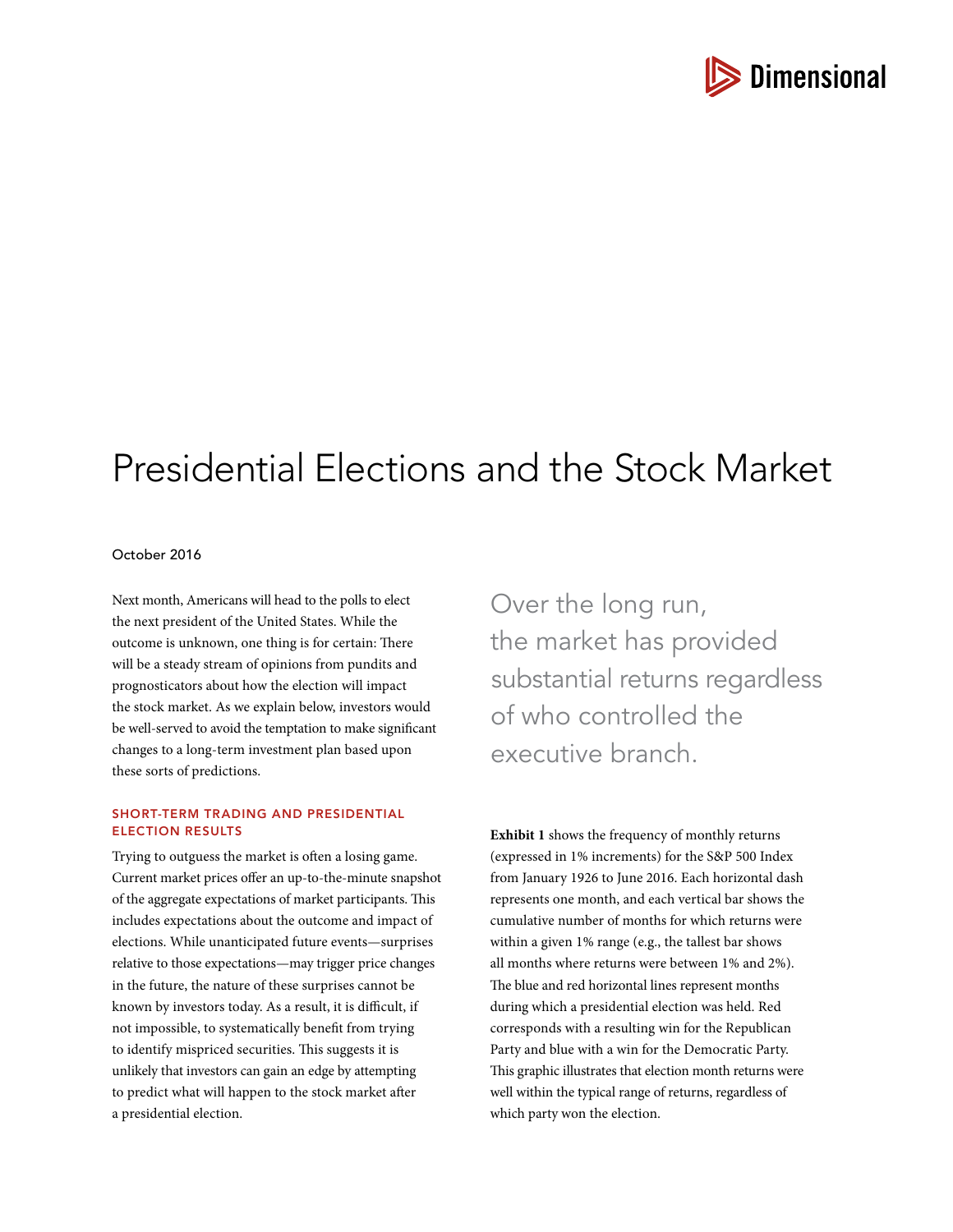

#### Exhibit 1: Presidential Elections and S&P 500 Returns; Histogram of Monthly Returns *January 1926–June 2016*

Past performance is not a guarantee of future results. Indices are not available for direct investment; therefore, their performance does not reflect the expenses *associated with the management of an actual portfolio. The S&P data is provided by Standard & Poor's Index Services Group.*

## LONG-TERM INVESTING: BULLS & BEARS ≠ DONKEYS & ELEPHANTS

Predictions about presidential elections and the stock market often focus on which party or candidate will be "better for the market" over the long run. **Exhibit 2** shows the growth of one dollar invested in the S&P 500 Index over nine decades and 15 presidencies (from Coolidge to Obama).

This data does not suggest an obvious pattern of long-term stock market performance based upon which party holds the Oval Office. The key takeaway here is that over the long run, the market has provided substantial returns regardless of who controlled the executive branch.



# Exhibit 2: Growth of a Dollar Invested in the S&P 500 *January 1926–June 2016*

Past performance is not a guarantee of future results. Indices are not available for direct investment; therefore, their performance does not reflect the expenses *associated with the management of an actual portfolio. The S&P data is provided by Standard & Poor's Index Services Group.*